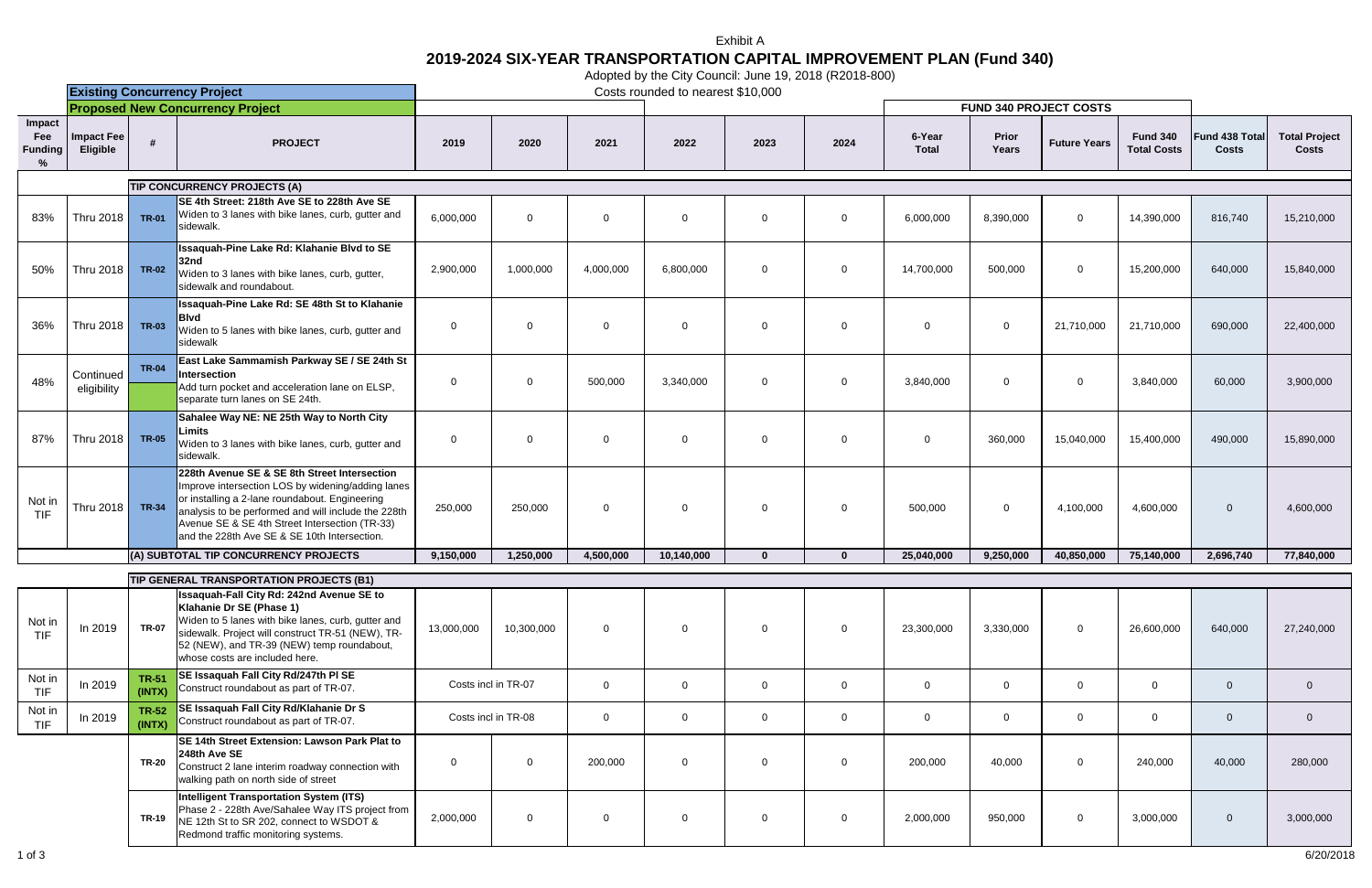| Impact<br>Fee<br><b>Funding</b><br>% | <b>Impact Fee</b><br>Eligible | #                     | <b>PROJECT</b>                                                                                                                                                                                                                | 2019                      | 2020       | 2021           | 2022        | 2023      | 2024           | 6-Year<br><b>Total</b> | Prior<br>Years | <b>Future Years</b> | <b>Fund 340</b><br><b>Total Costs</b> | Fund 438 Total<br><b>Costs</b> | <b>Total Project</b><br><b>Costs</b> |
|--------------------------------------|-------------------------------|-----------------------|-------------------------------------------------------------------------------------------------------------------------------------------------------------------------------------------------------------------------------|---------------------------|------------|----------------|-------------|-----------|----------------|------------------------|----------------|---------------------|---------------------------------------|--------------------------------|--------------------------------------|
|                                      |                               | <b>TR-18</b>          | SE 8th Street/218th Avenue SE: 212th Avenue<br><b>SE to SE 4th Street</b><br>Analyze capacity and safety improvements needed<br>along this roadway to accommodate increased<br>traffic volumes and pedestrian use.            | 250,000                   | $\Omega$   | $\overline{0}$ | $\mathbf 0$ | $\Omega$  | $\Omega$       | 250,000                | $\overline{0}$ | 13,270,000          | 13,520,000                            | 1,500,000                      | 15,020,000                           |
|                                      |                               | <b>TR-42</b>          | 218th Avenue SE/216th Avenue SE: SE 4th<br>Street to Inglewood Hill Road NE Analysis<br>Analyze capacity and safety improvements needed<br>along this roadway to accommodate increased<br>traffic volumes and pedestrian use. | 250,000                   | $\Omega$   | $\Omega$       | $\mathbf 0$ | $\Omega$  | $\mathbf{0}$   | 250,000                | $\overline{0}$ | 6,000,000           | 6,300,000                             | 1,000,000                      | 7,300,000                            |
|                                      |                               |                       | (B1) SUBTOTAL TIP GENERAL TRANSPORTATION PROJE                                                                                                                                                                                | 15,500,000                | 10,300,000 | 200,000        | $\Omega$    | $\Omega$  | $\mathbf{0}$   | 26,000,000             | 4,420,000      | 19,270,000          | 49,660,000                            | 3,180,000                      | 52,940,000                           |
|                                      |                               |                       | <b>OTHER PROJECTS (B2)</b>                                                                                                                                                                                                    |                           |            |                |             |           |                |                        |                |                     |                                       |                                |                                      |
| Not in<br>TIF                        |                               | <b>TR-08</b>          | Issaquah-Fall City Rd: Klahanie Dr SE to<br><b>Issaquah-Beaver Lk Rd (Phase 2)</b><br>Widen to 3 lanes with bike lanes, curb, gutter and<br>sidewalk                                                                          | 500,000                   | 1,000,000  | 1,500,000      | 7,000,000   | 7,000,000 | $\overline{0}$ | 17,000,000             | $\Omega$       | $\overline{0}$      | 17,000,000                            | $\Omega$                       | 17,000,000                           |
|                                      | In 2019                       | <b>TR-39</b><br>(NEW) | 256th Ave SE/E Beaver Lake Dr SE/Issaquah<br>Beaver Lake Rd<br>Construct roundabout                                                                                                                                           | X (Construct<br>temp RAB) |            |                | 1,550,000   |           |                | 1,550,000              | $\Omega$       | $\overline{0}$      | 1,550,000                             | $\mathbf{0}$                   | 1,550,000                            |
|                                      | In 2019                       | <b>TR-45</b><br>(NEW) | SE 32nd St/244th Ave SE Intersection<br>Improvement -<br>Install all-way stop control                                                                                                                                         | 110,000                   |            |                |             |           |                | 110,000                | $\Omega$       | $\mathbf{0}$        | 110,000                               | $\overline{0}$                 | 110,000                              |
|                                      | In 2019                       | <b>TR-53</b><br>(NEW) | Sahalee Way/NE 28th PI/223rd Ave NE<br>Install signal                                                                                                                                                                         |                           | 230,000    | 1,080,000      |             |           |                | 1,310,000              | $\Omega$       | $\overline{0}$      | 1,300,000                             | $\mathbf{0}$                   | 1,300,000                            |
|                                      | In 2019                       | <b>TR-54</b><br>(NEW) | 228th Ave/SE 40th<br>Create center turn lane on 228th, modify median on<br>$\overline{\phantom{a}}$ SE 40th                                                                                                                   |                           |            | 140,000        | 670,000     |           |                | 810,000                | $\Omega$       | $\overline{0}$      | 800,000                               | $\mathbf{0}$                   | 800,000                              |
|                                      | In 2019                       | <b>TR-55</b>          | 242nd Ave NE/NE 8th St<br>(NEW) Add westbound right turn pocket, widen NE 8th                                                                                                                                                 |                           |            |                |             | 250,000   | 630,000        | 880,000                | $\mathbf 0$    | $\mathbf{0}$        | 880,000                               | $\overline{0}$                 | 880,000                              |
|                                      | In 2019                       | $TR-56$ SE            | Issaquah-Pine Lake Rd/230th Ln SE/231st Lane<br>(NEW) Rechannelize/restripe 230th Ln & 231st Ln, extend<br>WB left turn pocket on IPLR                                                                                        |                           |            |                |             | 120,000   |                | 120,000                | $\mathbf 0$    | $\mathbf 0$         | 120,000                               | $\mathbf 0$                    | 120,000                              |
|                                      |                               |                       | (B2) SUBTOTAL OTHER PROJECTS                                                                                                                                                                                                  | 610,000                   | 1,230,000  | 2,720,000      | 9,220,000   | 7,370,000 | 630,000        | 21,780,000             | $\mathbf{0}$   | $\mathbf{0}$        | 21,760,000                            | $\mathbf 0$                    | 21,760,000                           |
|                                      |                               |                       | (C) TOTAL TIP PROJECTS (A+B1+B2)                                                                                                                                                                                              | 25,260,000                | 12,780,000 | 7,420,000      | 19,360,000  | 7,370,000 | 630,000        | 72,820,000             | 13,670,000     | 60,120,000          | 146,560,000                           | 5,876,740                      | 152,540,000                          |